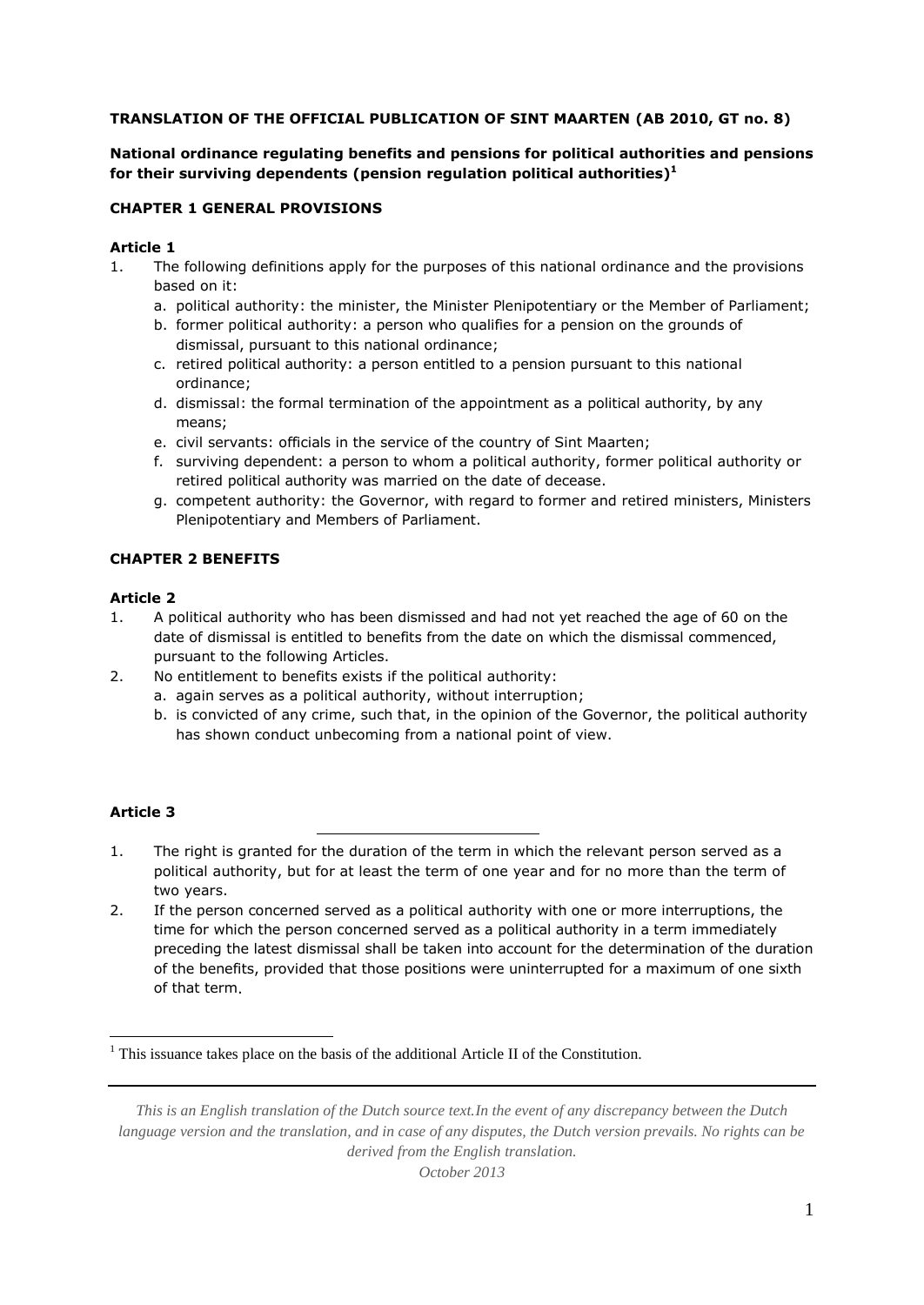3. In the event of the discontinuation of benefits pursuant to Article 8(c), the following benefits will be granted at least until the date on which the former benefits would have ended, if the right to benefits was not terminated in the meantime.

## **Article 4**

- 1. The benefits amount to 95% of the remuneration as a political authority for the first three months, to 85% during the following seven months, to 75% during the next ten months and to 70% thereafter.
- 2. 'Remuneration' referred to in the first paragraph, refers to the fixed income elements to which the political authority was entitled on the day prior to the date of dismissal.
- 3. By way of departure from the second paragraph, expense allowances of any description are not included in the remuneration.
- 4. If a general change is made in the remuneration of civil servants in connection with inflationproofing or index-linking, the benefits referred to in the first paragraph, shall be adjusted in accordance with that change from the date on which that general change takes effect.
- 5. Further rules concerning the determination of the remuneration referred to in paragraph 2, and the concomitant change referred to in the fourth paragraph , may be imposed by or pursuant to a national decree, containing general measures.

### **Article 5**

- 1. If, on the date on which benefits end, a former political authority is unable to occupy his former position due to illness or disabilities, the benefits will be continued for the duration of the disability, in observance of Article 6.
- 2. The continued benefits will amount to 70% of the remuneration referred to in Article 4(1).
- 3. In order to establish the existence of disability referred to in the first paragraph, the competent authority shall open inquiries by a committee of medical experts that it appoints.

### **Article 6**

- 1. Continuation of the benefits shall take place on the application of the person concerned and for terms of no more than two years, without prejudice to the provisions of this national ordinance concerning the termination of the benefits.
- 2. The person concerned must submit an application referred to in paragraph 1, at least three months prior to the termination of the benefits or the expiration of the term referred to in paragraph 1, respectively.
- 3. In order to establish the existence of disability following the end of the term referred to in paragraph 1, the competent authority may open inquiries as referred to in Article 5(3).

### **Article 7**

1. The income enjoyed by a former political authority shall be settled with the benefits for the month to which that income relates or can be deemed to relate.

*This is an English translation of the Dutch source text.In the event of any discrepancy between the Dutch language version and the translation, and in case of any disputes, the Dutch version prevails. No rights can be derived from the English translation.*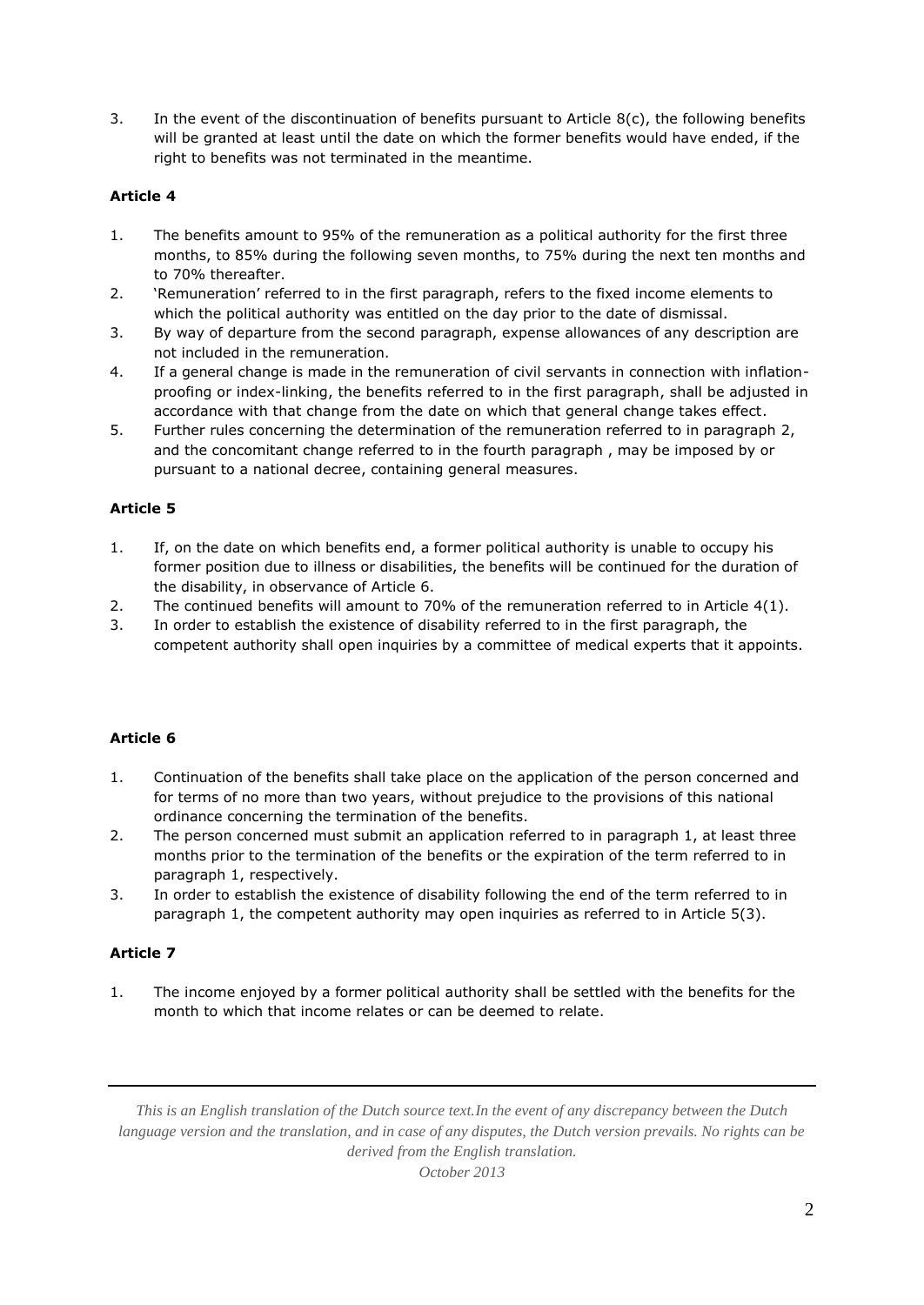- 2. 'Income' referred to in the first paragraph , refers to the combined amount that the person concerned enjoys through the performance of activities undertaken from or after the date of the dismissal as a political authority, as:
	- a. profits from enterprise;
	- b. income from or in connection with employment.
- 3. For the purposes of the application of paragraphs 1 and 2, the following is also deemed to be income:
	- a. income from the activities referred to in paragraph 2, undertaken within one year immediately prior to the dismissal;
	- b. income enjoyed from employment in which the political authority was granted leave of absence in connection with the occupancy of that office.
- 4. If the person concerned receives income or higher income, other than as a result of a general pay increase, on or after the dismissal date, from the activities referred to in the second paragraph , undertaken before the dismissal date, other than as referred to in paragraph 3, paragraph 1 applies to that income or higher income.
- 5. The settlement shall take place in such a manner that the benefits are reduced by the amount by which the benefits plus that income exceed the remuneration on which the benefits are based.

The entitlement to benefits ends on the date on which the former political authority:

- a. is deceased;
- b. reaches the age of 60;
- c. once again becomes a political authority;
- d. is convicted of any crime, such that, in the opinion of the Governor, the political authority has shown conduct unbecoming from a national point of view.

# **Article 9**

- 1. As soon as possible after the decease of a former political authority who was entitled to benefits, the surviving dependent from whom the deceased was not permanently separated shall be paid an amount equal to the benefits of the political authority for a period of three months.
- 2. If the deceased leaves no surviving dependent as referred to in the first paragraph the benefit referred to in the first paragraph, shall be paid for children with a family-law relationship to the deceased who have not yet reached the age of 18 and are not, and have not been married, or for children who have not yet reached the age of 18, who are not and have not been married, for whom the deceased cared as a foster parent.
- 3. If there are no such children, the amount referred to in paragraph 1 shall be paid to parents, children who have reached the age of majority, brothers or sisters, if the deceased was the breadwinner for those relations.
- 4. If the deceased leaves no relations as referred to in the first and second paragraphs the amount referred to there may be paid, in part or in full, for the costs of the last illness and the funeral expenses, if the estate is not sufficient to cover those costs.

# **Article 10**

*This is an English translation of the Dutch source text.In the event of any discrepancy between the Dutch language version and the translation, and in case of any disputes, the Dutch version prevails. No rights can be derived from the English translation.*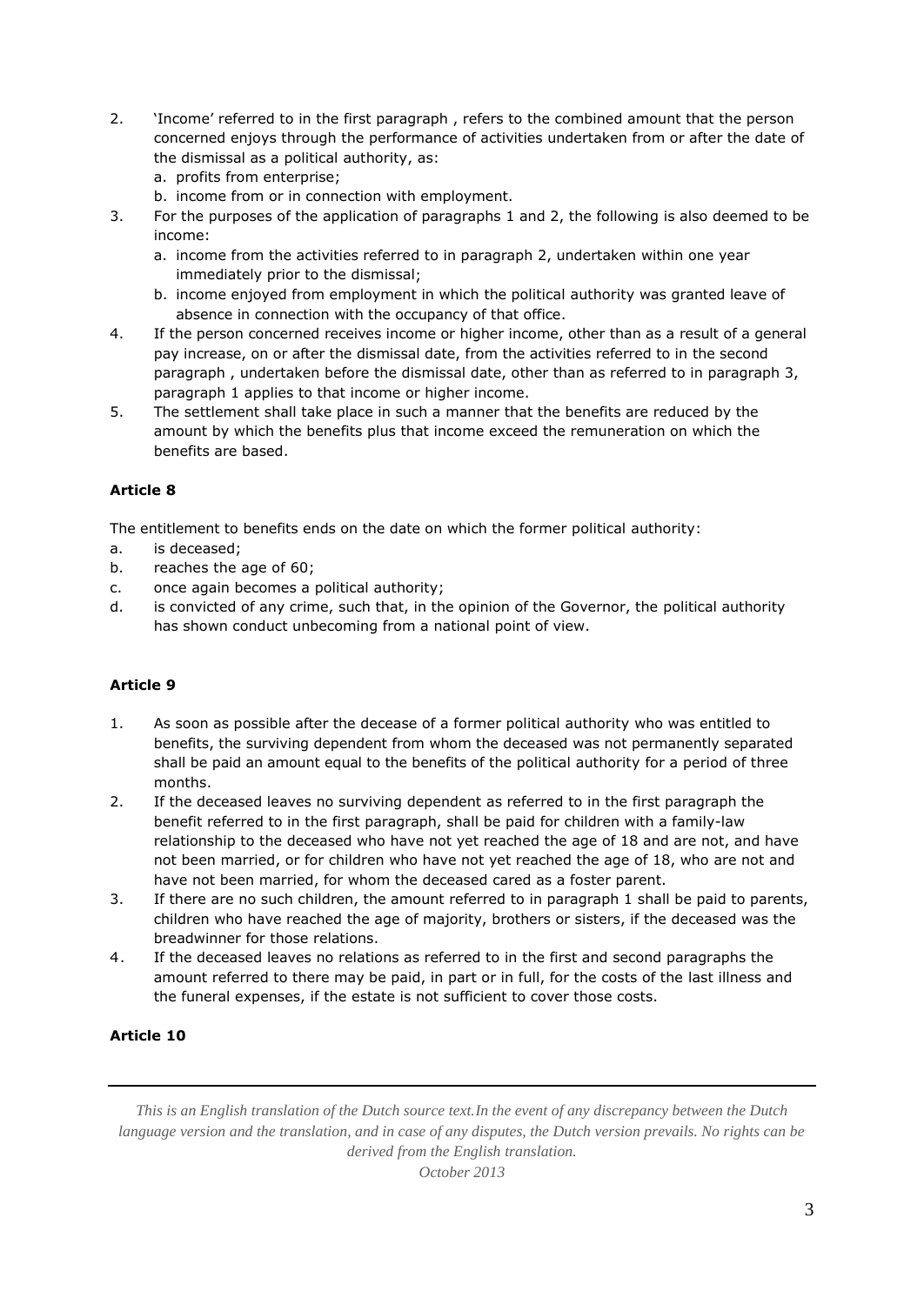The benefits will be paid in monthly instalments, determined for one month.

# **CHAPTER 3 THE OLD-AGE PENSION**

## **Article 11**

- 1. Following dismissal, a political authority is entitled to a pension if he has reached the age of 60 on the commencement date of the dismissal, unless he serves once again as a political authority on that date.
- 2. A former political authority acquires the right to a pension on reaching that age, unless he is serving or is to serve as a political authority once again on that date.

### **Article 12**

- 1. The following definitions apply for the purposes of this section:
	- a. years of service:
		- 1. the term for which the political authority served in a position as referred to in Article 1(a);
		- 2. the term in which the entitlement to benefits existed pursuant to chapter 2;
	- b. calculation base: the remuneration, referred to in Article 4, determined for one year, that the person concerned received in that office on the day prior to the date of dismissal.
	- c. franchise: 10/7 of the benefits from the legal old-age pension, calculated as an annual amount, applying on the date on which the entitlement to a pension commences. The franchise will be rounded up to full guilders;
	- d. pension base: the calculation base on the date on which the pension entitlement commences, adjusted if necessary in accordance with the provisions of Article 14, less the franchise.
- 2. Half of the time referred to in paragraph  $1(a)(2)$  qualifies as years of service. To the extent that, and for as long as the benefits are reduced pursuant to Article 7, that time does not qualify as years of service.
- 3. If the person concerned has held office as a political authority on several occasions in the same category as referred to in Article  $1(a)$ , the last dismissal in the category for that office applies for the purposes of paragraph 1(b).

# **Article 13**

- 1. The annual pension amounts to:
	- a. 5% of the pension base for each full year of service, and
	- b. 1/12th of 3% for each remaining month of service, to a maximum of 70%.
- 2. For the purposes of paragraph 1(b), a remaining service term of less than one month is treated as a full month.
- 3. The pension of a political authority and a former political authority who has served as a political authority in positions in several different categories, within the meaning of Article 1(a), amounts to the sum of the amounts calculated individually for each of those categories

*This is an English translation of the Dutch source text.In the event of any discrepancy between the Dutch language version and the translation, and in case of any disputes, the Dutch version prevails. No rights can be derived from the English translation.*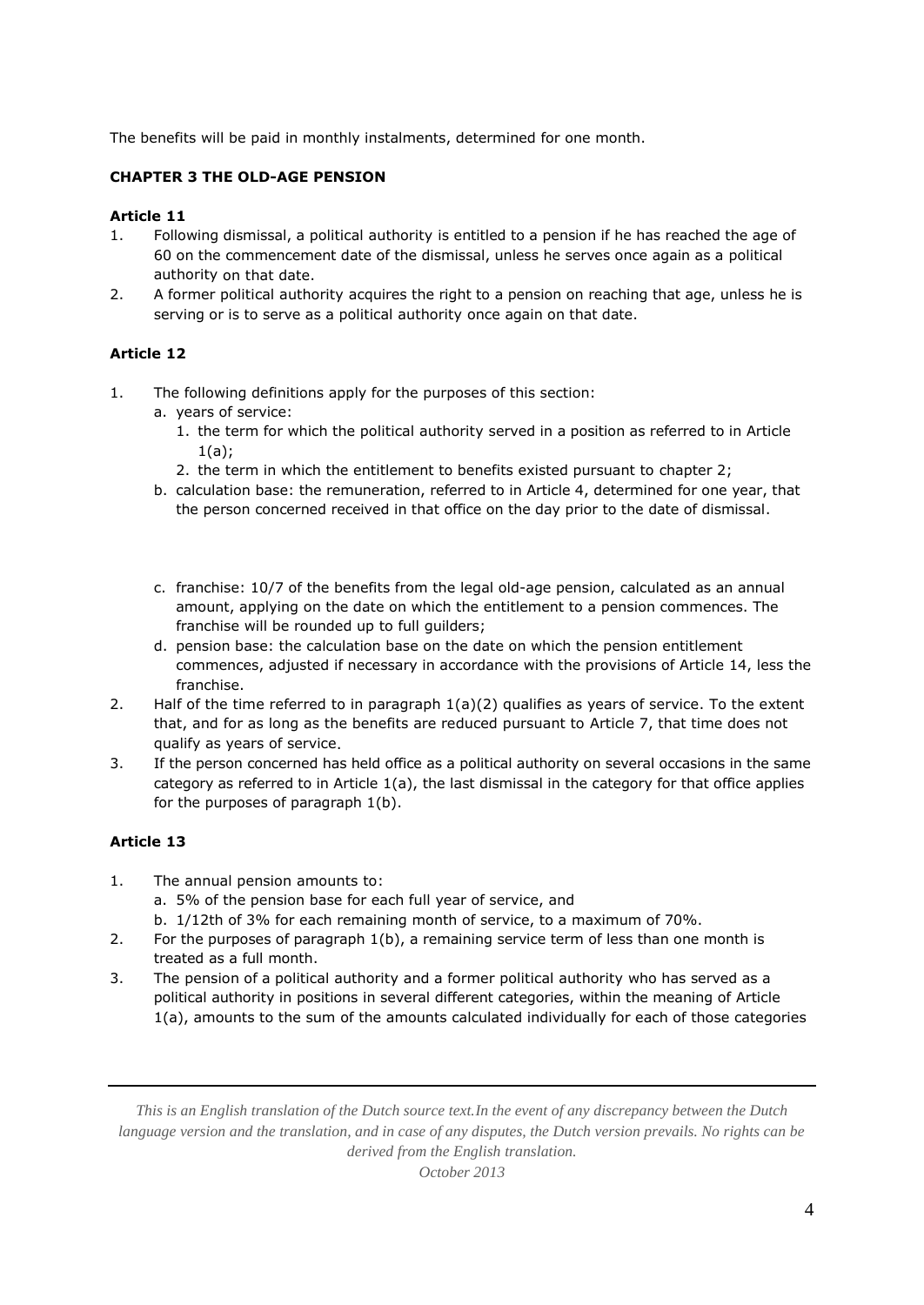on the basis of the years of service, calculation base and pension base for the categories distinguished.

## **Article 14**

- 1. If a general change is made in the remuneration of civil servants in connection with inflationproofing or index-linking, the pension base shall be adjusted in accordance with that change from the date on which that change in remuneration takes effect. The pension awarded will be recalculated accordingly.
- 2. If a change in the remuneration referred to in the first paragraph , leads to a reduction in that remuneration in comparison with the previous level, the pension base will not be adjusted. If a later subsequent change, as referred to above, leads to an increase, that increase will be omitted in part or in full until the adjustment of the pension base that would have taken place through the application of paragraph 1 has been compensated in full.
- 3. Further rules may be imposed for the implementation of paragraphs 1 and 2 by or pursuant to a national ordinance, containing general measures.

### **CHAPTER 4 THE SURVIVING DEPENDENT'S PENSION AND ORPHANS' PENSION**

### **Article 15**

- 1. The surviving dependent of a political authority, former political authority or retired political authority is entitled to a surviving dependent's pension.
- 2. No entitlement to a surviving dependent's pension exists if the marriage was solemnised after the dismissal of the spouse, unless
	- a. at the time of the marriage, the spouse was entitled to benefits in connection with his or her dismissal as a political authority, or
	- b. the spouses were already married prior to the dismissal, provided that the marriage was solemnized before the political authority reached the age of 60.
- 3. For the purposes of paragraph 2, dismissal is deemed not to have commenced if the spouse takes office as a political authority again with no significant interruption.
- 4. No significant interruption exists if this lasted for less than two months.

### **Article 16**

- 1. The spouse of a deceased political authority, former political authority or retired political authority is entitled to a special surviving dependent's pension provided that he or she would have been entitled to a surviving dependent's pension if the political authority, former political authority or retired political authority had died on the date on which the decision ordering their divorce or the dissolution of the marriage was recorded in the register set up for that purpose by law.
- 2. The first paragraph does not apply if the relevant spouse acquires the right to a surviving dependent's pension in relation to the decease of the same political authority to which that spouse was married.

### **Article 17**

*This is an English translation of the Dutch source text.In the event of any discrepancy between the Dutch language version and the translation, and in case of any disputes, the Dutch version prevails. No rights can be derived from the English translation.*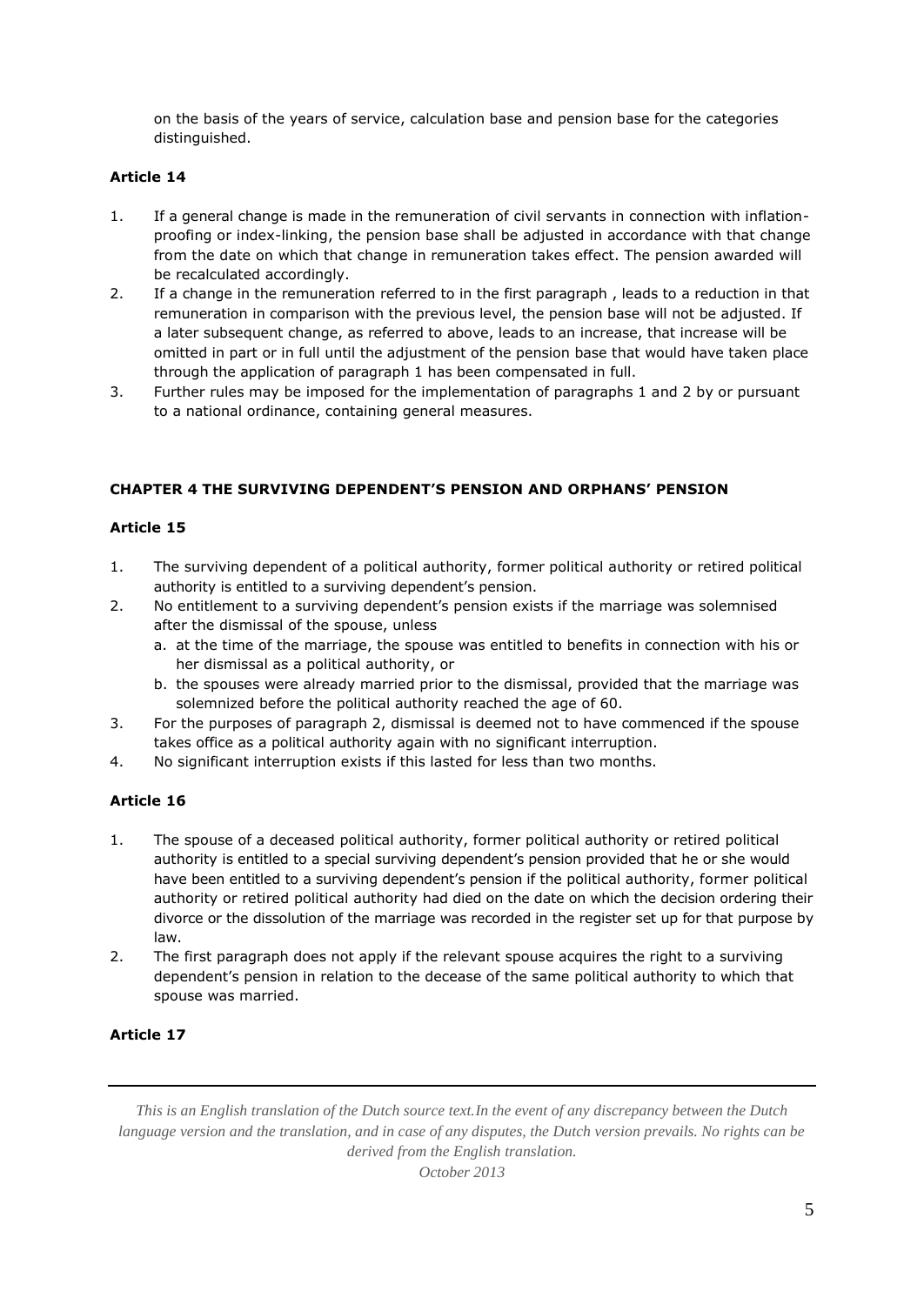- 1. Following the decease of a political authority, former political authority or retired political authority, the following persons are entitled to an orphans' pension:
	- a. the children with a family-law relationship to the deceased who have not yet reached the age of 18 and are not and have not been married;
	- b. the children of a male political authority with which he did not have a family-law relationship who have not yet reached the age of 18 and are not and have not been married, if he was required by law to maintain those children at the time of his decease or had recognised a maintenance obligation in an authentic deed;
	- c. the children who have not yet reached the age of 18 and are not and have not been married for whom the deceased bore responsibility as a foster parent at the time of decease.
- 2. Paragraph 1 also applies to children who have reached the age of 18 but not the age of 25 and are not and have not been married, in accordance with the distinctions and conditions laid down in paragraph 1, and:
	- a. whose time, apart from in cases of illness or holidays, is fully or largely taken up by or in connection with being in education; or
	- b. who, in the opinion of the competent authority, are permanently unable, due to illness or disability, to earn through work appropriate to their abilities, one third of what physically and mentally healthy children of the same age are able to earn with such work.
- 3. Paragraphs 1 and 2 do not apply to children who were born, or for whom foster care began after the relevant political authority was dismissed. Article 15(2) and Article 15(3) are likewise applicable.

- 1. If, in the opinion of the competent authority, a political authority, former political authority or retired political authority is missing, the parties who would derive pension rights from the decease of the political authority, former political authority or retired political authority shall be entitled to a temporary pension on the same basis as that described in the above Articles of this Chapter.
- 2. The temporary pension shall be replaced by a permanent pension by law as soon as the assumed decease of the missing person is established.

# **Article 19**

- 1. The surviving dependent's pension amounts to 70% of the pension to which the deceased political authority would have been entitled as such if he had been dismissed on the day following the date of decease or to which a deceased former political authority would have been entitled to, or which a retired political authority would have received as such, on the date of decease.
- 2. By way of departure from the preceding paragraph, surviving dependents of the following are entitled to the pension amounts below:

*This is an English translation of the Dutch source text.In the event of any discrepancy between the Dutch language version and the translation, and in case of any disputes, the Dutch version prevails. No rights can be derived from the English translation.*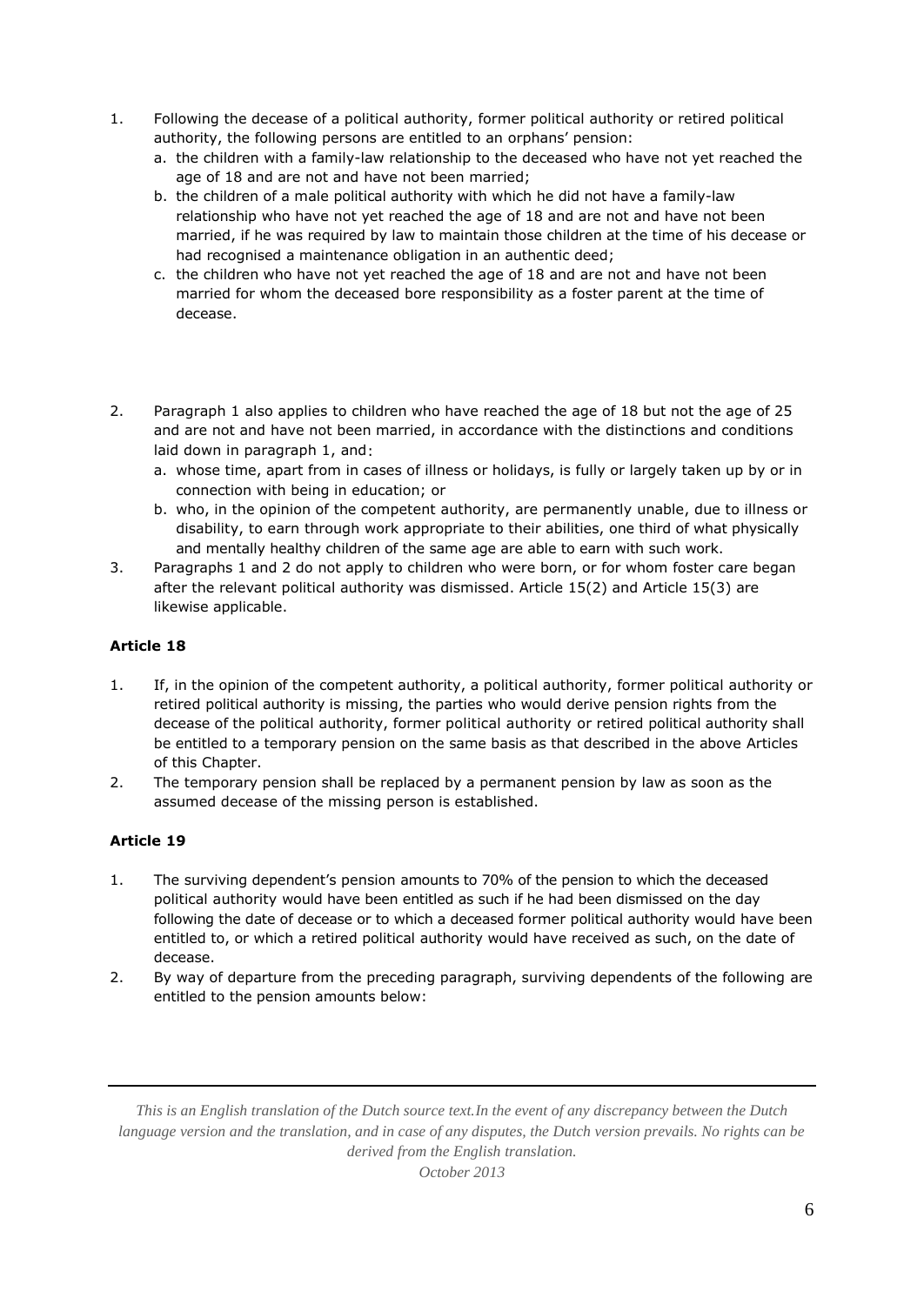- a. a political authority who dies before reaching the age of 60: five sevenths of the pension to which that political authority would have been entitled if he had held the office until reaching the said age;
- b. a former political authority in the period, for which he was assigned benefits: five sevenths of the amount of the pension to which that former political authority would have been entitled if he had received benefits until reaching the age of 60, on the understanding that for the determination of the pension, the years of service will be included to the extent that these qualify as years of service on the date of decease, pursuant to the provisions of Article 12(2).

- 1. The special surviving dependent's pension of the surviving dependent of a political authority, former political authority or retired political authority is determined in the same way as the pension of the surviving dependent of a political authority, former political authority or retired political authority, on the understanding that only the years of service prior to the dissolution of the marriage are taken into account in the determination of the pension.
- 2. If entitlements to more than one special surviving dependent's pension as referred to in this Chapter derive from the same decease, the first paragraph is likewise applicable, on the understanding that for the determination of the special surviving dependent's pension derived from each marriage preceded by an earlier marriage, only the years of service that coincide, or which can be deemed to coincide with the duration of the marriage are taken into account.
- 3. If an entitlement to one or more special surviving dependent's pension(s) arises on decease, the surviving dependent's pension deriving from the same decease is deducted from the amount thereof.

# **Article 21**

If a surviving dependent remarries, the pension of the person concerned is recalculated from the month following that in which the surviving dependent remarries. Only the years of service of the political authority, former political authority or retired political authority qualifying for the pension before the date of his decease are taken into account here.

# **Article 22**

- 1. The amount of the orphans' pension is as follows:
	- a. 14% for each child whose surviving parent derives pension rights from the decease of a political authority, former political authority or retired political authority;
	- b. 28% of the deceased's pension for each other child, calculated in observance of Article 19.
- 2. For the purposes of paragraph 1 'parent' also refers to the surviving dependent who was responsible for foster care of a child, referred to in Article  $17(1)(c)$  at the time of the decease of the political authority, former political authority or retired political authority.

### **Article 23**

1. The orphans' pension shall be recalculated in accordance with Article 22 if the parent's surviving dependent's pension or special surviving dependent's pension is terminated due to that parent's decease.

*This is an English translation of the Dutch source text.In the event of any discrepancy between the Dutch language version and the translation, and in case of any disputes, the Dutch version prevails. No rights can be derived from the English translation.*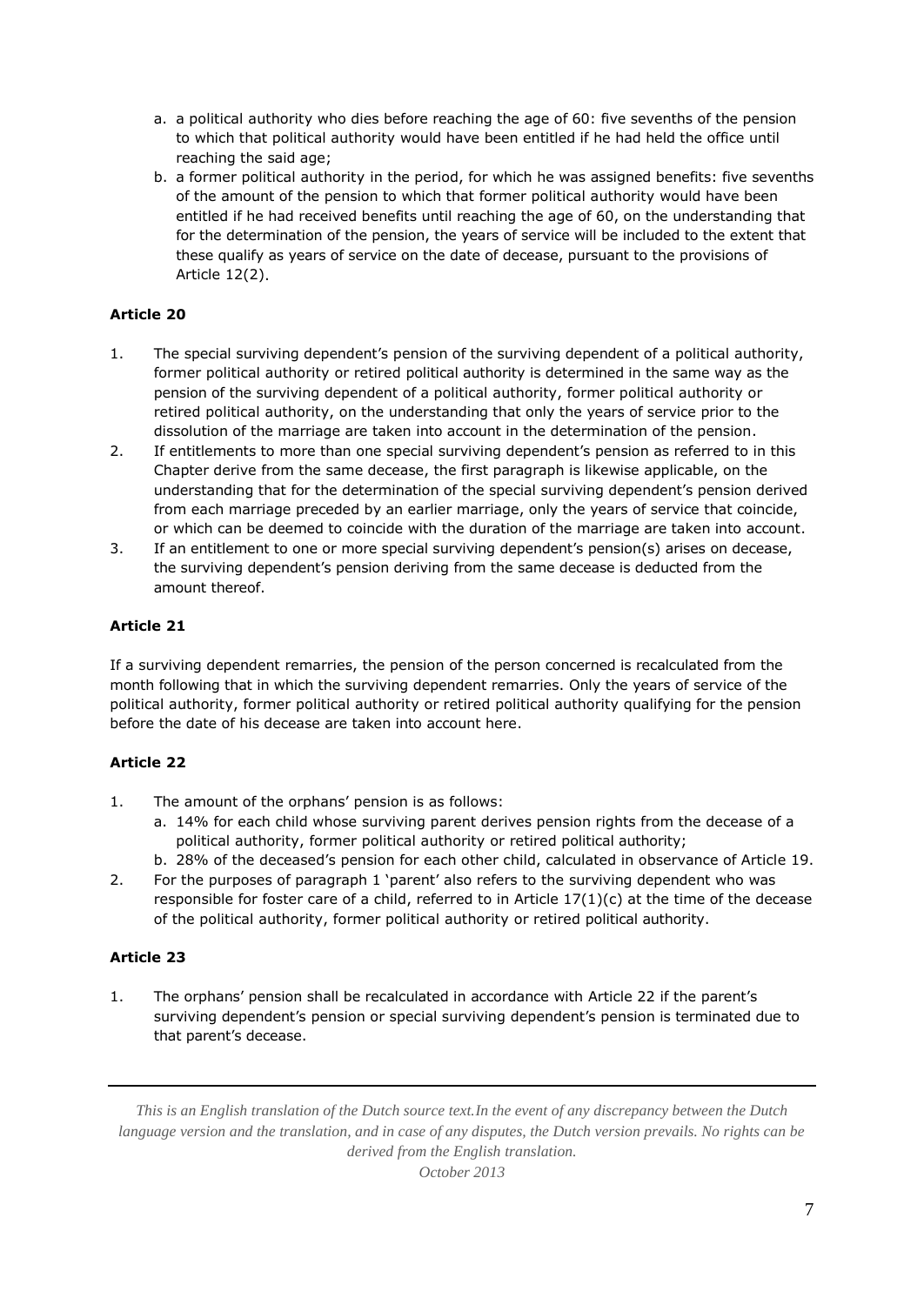- 2. If the parent's surviving dependent's pension is redetermined pursuant to Article 21, due to remarriage, the orphans' pension referred to in Article  $22(1)(a)$  shall be increased by an amount relating to that of the orphans' pension, as, for example, the difference between the surviving dependent's pension referred to in Article 19, before and after the application of Article 21 relates to that of the surviving dependent's pension before that application.
- 3. For the purposes of this Article, Article 22(2) is likewise applicable.

The temporary pension is equal to the pension to which the recipient would have been entitled if the missing person had died on the date on which he or she disappeared.

## **Article 25**

- 1. The combined amount of the pensions, referred to in this Chapter shall not exceed the amount of the pensions on which those pensions are based.
- 2. If, due to the application of paragraph 1, the pension elements referred to there must be reduced, this shall take place in proportion to the individual amounts.

### **Article 26**

- 1. As soon as possible after the decease of a retired political authority, benefits will be awarded to a surviving dependent from whom he or she was not separated, in the amount of the pension of that political authority for a period of two months.
- 2. If the deceased leaves no relations as referred to in the first paragraph the amount referred to in the first paragraph shall be paid out for the benefit of children to which the deceased bore a family-law relationship, who have not yet reached the age of 21 and are not and have not been married, or for children for which the deceased was responsible for their foster care, who have not yet reached the age of 21 and are not and have not been married.
- 3. If there are no such children, the amount referred to in the first paragraph , shall be paid for parents, children who have reached the age of majority, brothers or sisters for whom the deceased was the breadwinner.
- 4. If the deceased left no relations as referred to in the first and second paragraphs the amount referred to there may be paid for the costs of the last illness and funeral expenses, if the estate is insufficient to cover those costs.

### **CHAPTER 5 AWARD AND PAYMENT OF PENSIONS AND BENEFITS**

### **Article 27**

- 1. The competent authority shall decide on the award of benefits and pensions on the application of the political authorities. The documents that the competent authority considers necessary for processing of the application must be submitted.
- 2. The competent authority is also authorised to award benefits and pensions officially.
- 3. The competent authority shall decide on the award of benefits and pensions in a dated administrative decision stating the grounds for the decision and well as the legal provisions on which that decision is based.

*This is an English translation of the Dutch source text.In the event of any discrepancy between the Dutch language version and the translation, and in case of any disputes, the Dutch version prevails. No rights can be derived from the English translation.*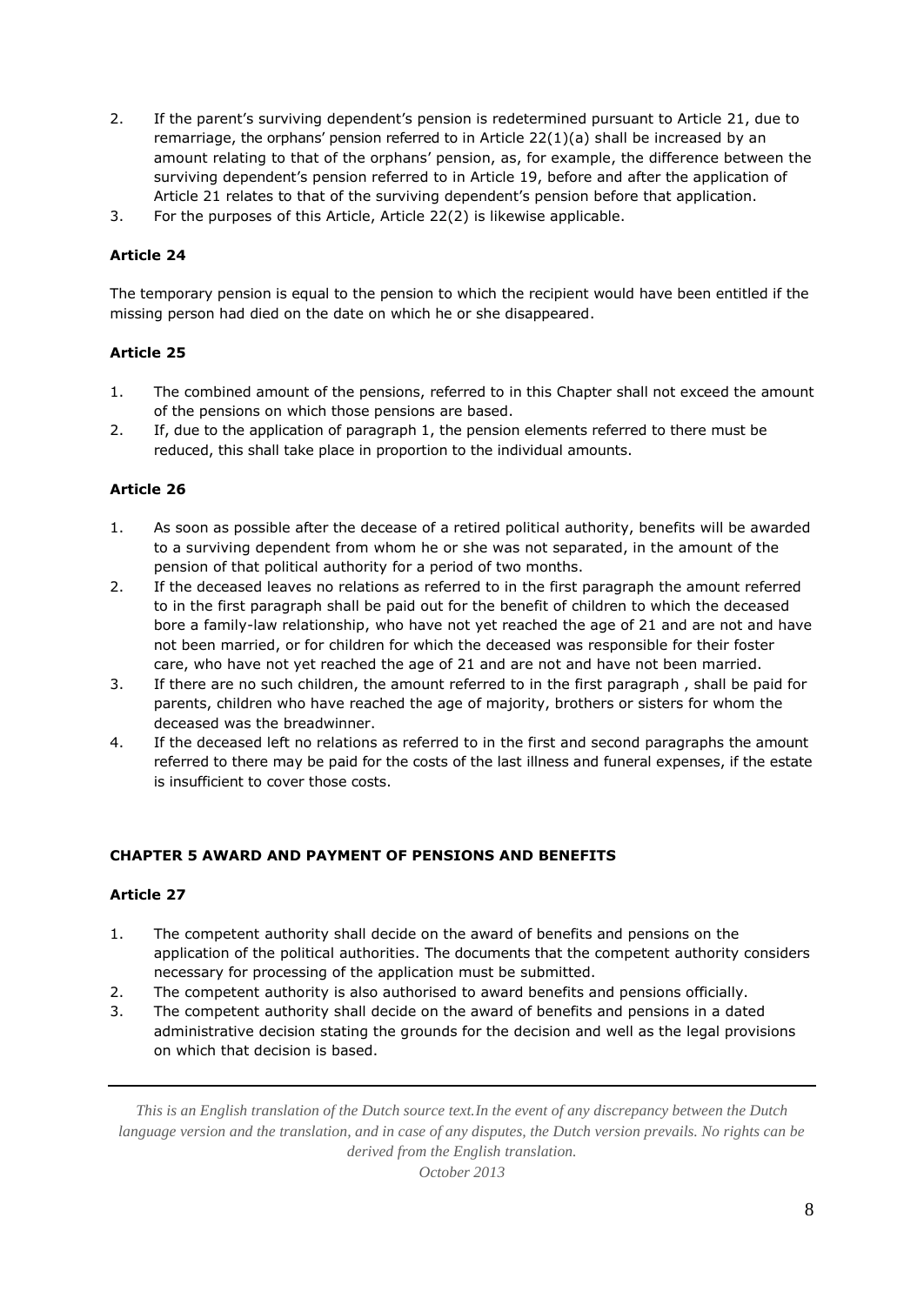4. In an award administrative decision, the years of service taken into account for the benefits or the pension shall be fixed, as shall the amount on which the calculation of these is based.

## **Article 28**

- 1. The competent authority shall provide for the payment of benefits of the political
- 2. Payment shall take place in monthly instalments.
- 3. Claimable terms of benefits or pensions that have not been collected for two successive years shall not be paid out unless, in the opinion of the competent authority, the person concerned cannot reasonably be deemed to have been in default.
- 4. The competent authority is authorised to grant advance payments of benefits or pensions.
- 5. The competent authority may delegate an institution by or pursuant to a national decree, containing general measures, which will be charged with the execution of this national ordinance with regard to the pensions, referred to in Chapters 3 and 4, and may impose further rules in that regard.

#### **Article 29**

All pensions shall be terminated at the end of the month in which the entitled party dies. In the case of a right-holder who is missing, the pension shall be terminated from the date on which his assumed decease is established.

### **CHAPTER 6 FINANCIAL PROVISIONS**

#### **Article 30**

According to rules to be laid down by or pursuant to a national decree, containing general measures, an amount shall be deducted from the remuneration of political authorities and from the benefits of former political authorities, equal to the deductions from the remuneration of civil servants in relation to claims for illness, disability, old age and decease.

### **Article 31**

The benefits and pensions, including the pensions referred to in Chapter 4, arising from the entitlements to ministers, Ministers Plenipotentiary and Members of Parliament pursuant to this national ordinance shall be charged to the national budget.

### **Article 32**

- 1. If pension is paid out for longer than is provided for in Articles 8 and 29, the excess payments shall be reclaimed.
- 2. If a missing person proves to be alive, the temporary pension payments, referred to in Article 18, shall be reclaimed.
- 3. Payment of reclaimed amounts as referred to the first and second paragraphs shall take place in instalments to be fixed by the competent authority.

#### **Article 33**

*This is an English translation of the Dutch source text.In the event of any discrepancy between the Dutch language version and the translation, and in case of any disputes, the Dutch version prevails. No rights can be derived from the English translation.*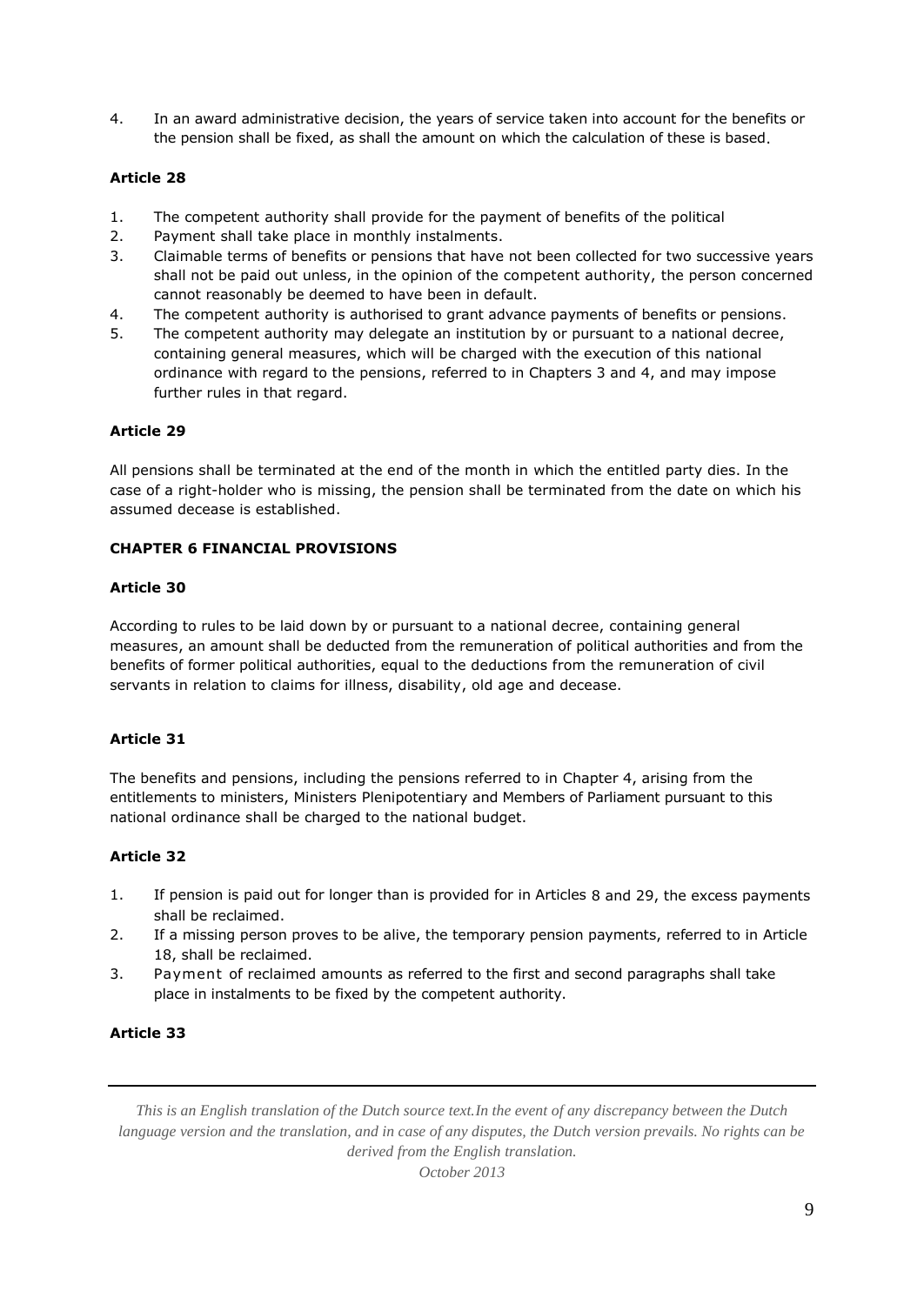- 1. Both the parties with current or future entitlements to pensions pursuant to Chapter 3 and their surviving dependents have the right to compensation for medical expenses on the basis of the regulation applying to retired government officials.
- 2. For the purposes of paragraph 1, the person concerned is assigned to the category for an official who is paid according to the maximum for Scale 17.
- 3. With regard to the application by analogy, referred to in the first paragraph , further rules may be imposed by national decree, containing general measures, without prejudice to paragraph 2.

# **CHAPTER 7 INFORMATION OBLIGATIONS**

## **Article 34**

- 1. All persons entitled to benefits or pensions are required to notify the competent authority without delay of all facts and circumstances concerning them that could affect their entitlement to benefits or pensions, or the amounts of these.
- 2. The competent authority is authorised to require persons who derive rights from the rules laid down by or pursuant to this national ordinance, or on whom obligations are imposed by those rules, the body that paid the remuneration of the political authority, the Inspector of Direct Taxes and the Social Insurance Bank to provide the information that can reasonably be deemed to be necessary for an assessment of the relevant rights and obligations. Requirements shall be issued in writing.
- 3. The competent authority is also authorised to require access to business data and documents of the persons and institutions, referred to in the first paragraph , to the extent that inspection of their contents can reasonably be deemed to be necessary for an assessment of the rights and obligations referred to in that paragraph.
- 4. The competent authority is authorised to make copies of data and documents. If copying cannot take place at the location where the data and documents are located, the minister is authorised to take these away for that purpose, for a short period, in exchange for a written receipt to be issued by the competent authority.
- 5. The competent authority may authorise one or more persons to exercise the powers, referred to in paragraphs 1 to 3.
- 6. The persons referred to in the fourth paragraph, shall carry proof of identity with them in exercising their powers, as well as their authorisation or a copy thereof. They shall show these documents immediately on request.

# **Article 35**

- 1. All persons entitled to benefits or pensions are required to provide the competent authority with all assistance which that authority may reasonably require in order to exercise its powers.
- 2. Persons required to protect confidentiality on the grounds of their office, profession or by law may refuse to provide assistance, to the extent that this arises from their confidentiality obligations.

*This is an English translation of the Dutch source text.In the event of any discrepancy between the Dutch language version and the translation, and in case of any disputes, the Dutch version prevails. No rights can be derived from the English translation.*